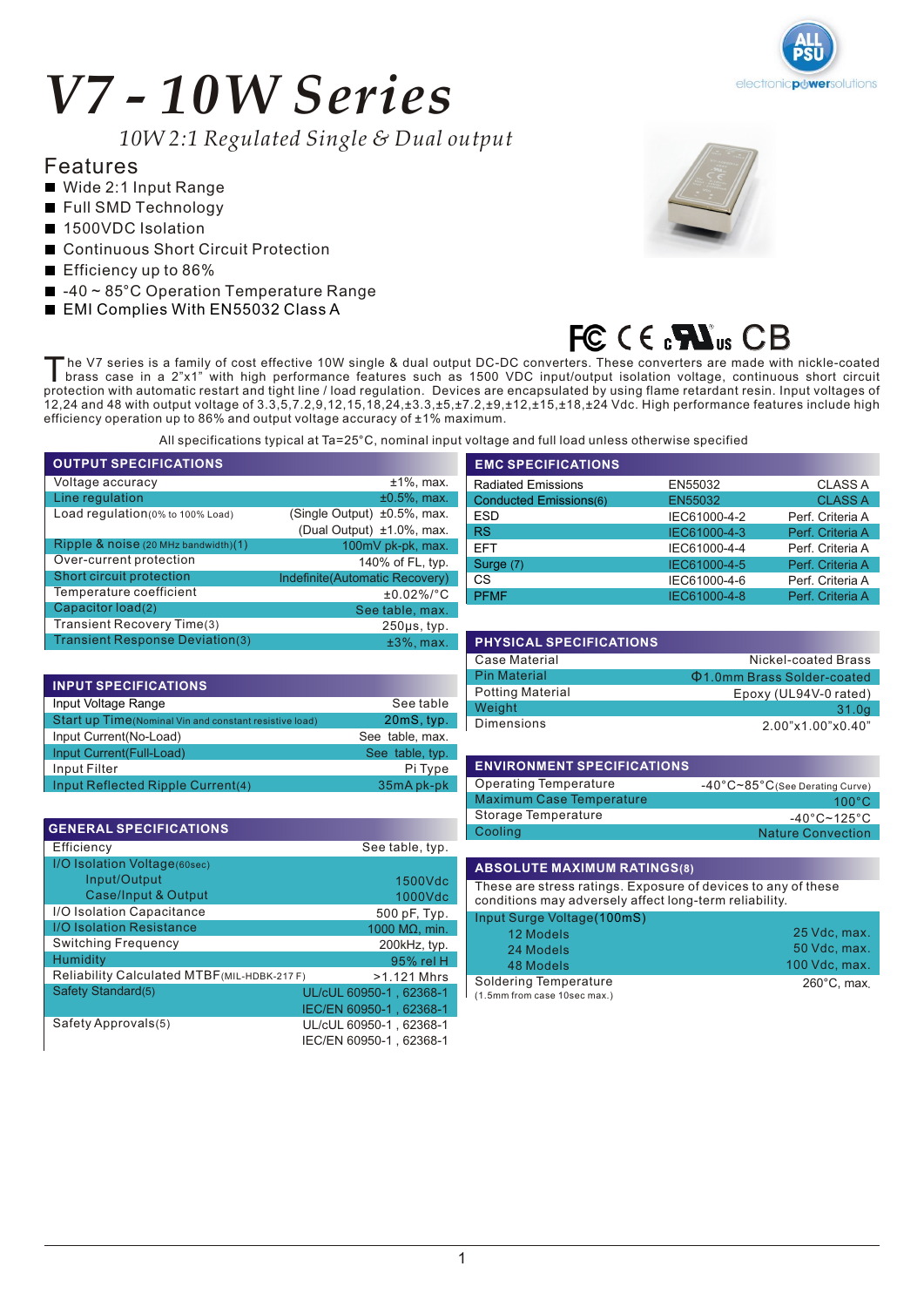





## MODEL SELECTION GUIDE

|                     | <b>INPUT</b>  |            | <b>INPUT Current</b> | OUTPUT          |             | <b>OUTPUT Current</b> | <b>EFFICIENCY</b>                        | Capacitor       |
|---------------------|---------------|------------|----------------------|-----------------|-------------|-----------------------|------------------------------------------|-----------------|
| <b>MODEL NUMBER</b> | Voltage Range | No-Load    | <b>Full Load</b>     | Voltage         | Min. load   | Full load             | @FL                                      | Load @FL        |
|                     | (Vdc)         | (mA, max.) | (mA, typ.)           | (Vdc)           | (mA)        | (mA)                  | $(% \mathsf{A}, \mathsf{A}, \mathsf{B})$ | $(\mu F, max.)$ |
| V7-123R3S10         | $9 - 18$      | 30         | 705                  | 3.3             | 0           | 2000                  | 78                                       | 2200            |
| V7-1205S10          | $9 - 18$      | 30         | 1016                 | $\overline{5}$  | $\pmb{0}$   | 2000                  | 82                                       | 2200            |
| V7-127R2S10         | $9 - 18$      | 30         | 1004                 | 7.2             | 0           | 1388                  | 83                                       | 1000            |
| V7-1209S10          | $9 - 18$      | 30         | 1004                 | 9               | $\mathbf 0$ | 1111                  | 83                                       | 1000            |
| V7-1212S10          | $9 - 18$      | 30         | 992                  | 12              | 0           | 833                   | 84                                       | 680             |
| V7-1215S10          | $9 - 18$      | 30         | 992                  | 15              | $\mathbf 0$ | 666                   | 84                                       | 470             |
| V7-1218S10          | $9 - 18$      | 30         | 980                  | 18              | 0           | 555                   | 85                                       | 470             |
| V7-1224S10          | $9 - 18$      | 30         | 980                  | 24              | $\pmb{0}$   | 416                   | 85                                       | 330             |
| V7-123R3D10         | $9 - 18$      | 30         | 1068                 | ±3.3            | 0           | ±1000                 | 78                                       | ±1000           |
| V7-1205D10          | $9 - 18$      | 30         | 1016                 | ±5              | 0           | ±1000                 | 82                                       | ±1000           |
| V7-127R2D10         | $9 - 18$      | 30         | 1004                 | ±7.2            | 0           | ±694                  | 83                                       | ±680            |
| V7-1209D10          | $9 - 18$      | 30         | 992                  | $\pm 9$         | $\mathbf 0$ | ±555                  | 84                                       | ±470            |
| V7-1212D10          | $9 - 18$      | 30         | 992                  | ±12             | 0           | ±416                  | 84                                       | ±470            |
| V7-1215D10          | $9 - 18$      | 30         | 980                  | ±15             | $\mathsf 0$ | ±333                  | 85                                       | ±330            |
| V7-1218D10          | $9 - 18$      | 30         | 980                  | ±18             | 0           | ±277                  | 85                                       | ±220            |
| V7-1224D10          | $9 - 18$      | 30         | 980                  | ±24             | $\mathbf 0$ | ±208                  | 85                                       | ±220            |
| V7-243R3S10         | 18-36         | 25         | 352                  | 3.3             | 0           | 2000                  | 78                                       | 2200            |
| V7-2405S10          | 18-36         | 25         | 508                  | $5\phantom{.0}$ | $\pmb{0}$   | 2000                  | 82                                       | 2200            |
| V7-247R2S10         | 18-36         | 25         | 502                  | 7.2             | 0           | 1388                  | 83                                       | 1000            |
| V7-2409S10          | 18-36         | 25         | 496                  | 9               | $\mathbf 0$ | 1111                  | 84                                       | 1000            |
| V7-2412S10          | 18-36         | 25         | 496                  | 12              | 0           | 833                   | 84                                       | 680             |
| V7-2415S10          | 18-36         | 25         | 490                  | 15              | $\mathbf 0$ | 666                   | 85                                       | 470             |
| V7-2418S10          | 18-36         | 25         | 490                  | 18              | 0           | 555                   | 85                                       | 470             |
| V7-2424S10          | 18-36         | 25         | 484                  | 24              | $\pmb{0}$   | 416                   | 86                                       | 330             |
| V7-243R3D10         | 18-36         | 25         | 352                  | ±3.3            | 0           | ±1000                 | 78                                       | ±1000           |
| V7-2405D10          | 18-36         | 25         | 508                  | $\pm 5$         | $\mathbf 0$ | ±1000                 | 82                                       | ±1000           |
| V7-247R2D10         | 18-36         | 25         | 502                  | ±7.2            | 0           | ±694                  | 83                                       | ±680            |
| V7-2409D10          | 18-36         | 25         | 502                  | ±9              | $\mathbf 0$ | ±555                  | 83                                       | ±470            |
| V7-2412D10          | 18-36         | 25         | 496                  | ±12             | 0           | ±416                  | 84                                       | ±470            |
| V7-2415D10          | 18-36         | 25         | 496                  | ±15             | $\mathbf 0$ | ±333                  | 84                                       | ±330            |
| V7-2418D10          | 18-36         | 25         | 490                  | ±18             | 0           | ±277                  | 85                                       | ±220            |
| V7-2424D10          | 18-36         | 25         | 490                  | ±24             | $\mathbf 0$ | ±208                  | 85                                       | ±220            |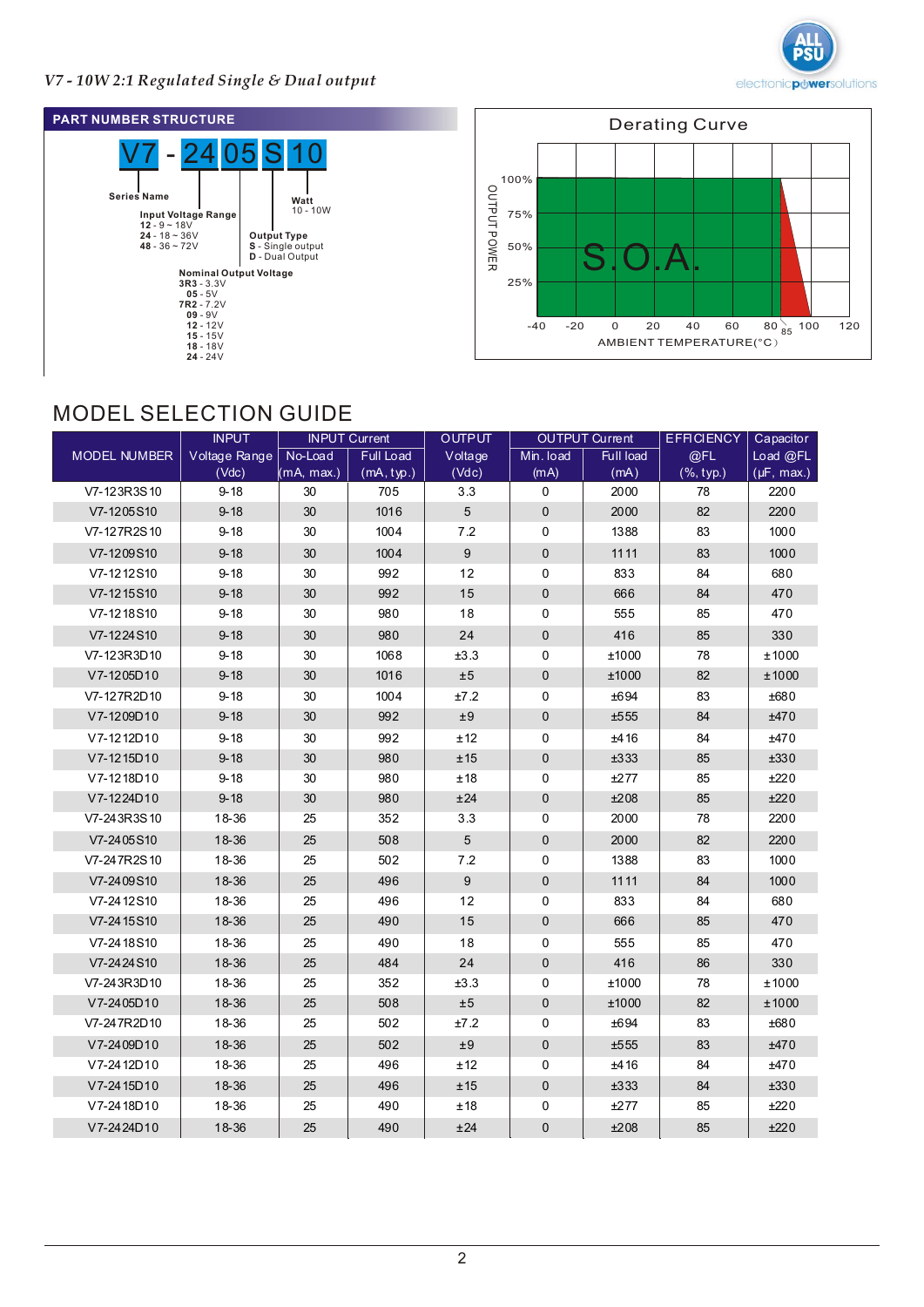

#### *V7 - 10W 2:1 Regulated Single & Dual output*

|                     | <b>INPUT</b>  |            | <b>INPUT Current</b> | <b>OUTPUT</b> |           | <b>OUTPUT Current</b> | <b>EFFICIENCY</b> | Capacitor                  |
|---------------------|---------------|------------|----------------------|---------------|-----------|-----------------------|-------------------|----------------------------|
| <b>MODEL NUMBER</b> | Voltage Range | No-Load    | <b>Full Load</b>     | Voltage       | Min. load | Full load             | @FL               | Load @FL                   |
|                     | (Vdc)         | (mA, max.) | (mA, typ.)           | (Vdc)         | (mA)      | (mA)                  | $(\% , typ.)$     | $(\mu F, \overline{max.})$ |
| V7-483R3S10         | 36-72         | 20         | 176                  | 3.3           | $\Omega$  | 2000                  | 78                | 2200                       |
| V7-4805S10          | $36 - 72$     | 20         | 251                  | 5             | $\Omega$  | 2000                  | 83                | 2200                       |
| V7-487R2S10         | 36-72         | 20         | 251                  | 7.2           | 0         | 1388                  | 83                | 1000                       |
| V7-4809S10          | $36 - 72$     | 20         | 248                  | 9             | $\Omega$  | 1111                  | 84                | 1000                       |
| V7-4812S10          | 36-72         | 20         | 248                  | 12            | 0         | 833                   | 84                | 680                        |
| V7-4815S10          | $36 - 72$     | 20         | 248                  | 15            | $\Omega$  | 666                   | 84                | 470                        |
| V7-4818S10          | 36-72         | 20         | 245                  | 18            | $\Omega$  | 555                   | 85                | 470                        |
| V7-4824S10          | 36-72         | 20         | 245                  | 24            | $\Omega$  | 416                   | 86                | 330                        |
| V7-483R3D10         | 36-72         | 20         | 176                  | ±3.3          | $\Omega$  | ±1000                 | 78                | ±1000                      |
| V7-4805D10          | $36 - 72$     | 20         | 254                  | ±5            | $\Omega$  | ±1000                 | 82                | ±1000                      |
| V7-487R2D10         | 36-72         | 20         | 248                  | ±7.2          | $\Omega$  | ±694                  | 84                | ±680                       |
| V7-4809D10          | $36 - 72$     | 20         | 248                  | ±9            | $\Omega$  | ±555                  | 84                | ±470                       |
| V7-4812D10          | 36-72         | 20         | 245                  | ±12           | $\Omega$  | ±416                  | 85                | ±470                       |
| V7-4815D10          | $36 - 72$     | 20         | 245                  | ±15           | $\Omega$  | ±333                  | 85                | ±330                       |
| V7-4818D10          | 36-72         | 20         | 242                  | ±18           | $\Omega$  | ±277                  | 86                | ±220                       |
| V7-4824D10          | 36-72         | 20         | 242                  | ±24           | $\Omega$  | ±208                  | 86                | ±220                       |

#### **NOTE**

- 1. Measured with 20 MHz bandwidth and 1.0μF ceramic capacitor.
- 2. Tested by minimal Vin and constant resistive bad.
- 3. Tested by rormal Vin and  $25%$  bad step change ( $8\%$ -50%-25% of b).
- 4. Measured hput reflected ripple current with a imulated source inductance of 12μHand a surce capacitor  $\mathbb{G}$ (47μF, ESR<1.0 $\Omega$  at 100KHz).
- 5. Safety certificates are available for models with 1500Vdc isolation only.
- 6. Input filter components  $C1, L, C2, C3$  are used b help meet conducted emissions requirement for the module, haich application refer b he EMI Filter of design & dature configuration..
- These components should be mounted as dose as possible b he module; and all bads should be minimized b decrease radiated  $Nise.$
- 7. An external filter capacitor is required f he module has b meet EC61000-4-5.
- The filter capacitor Motien suggest: Nppon chemi-con KY series,  $20\mu$ F/100V.
- 8. Exceeding the absolute ratings of the unit could cause damage. It is not allowed for continuous operating.
- 9.Operation under no-load conditions will not damage these devices, however they may not meet all listed specifications.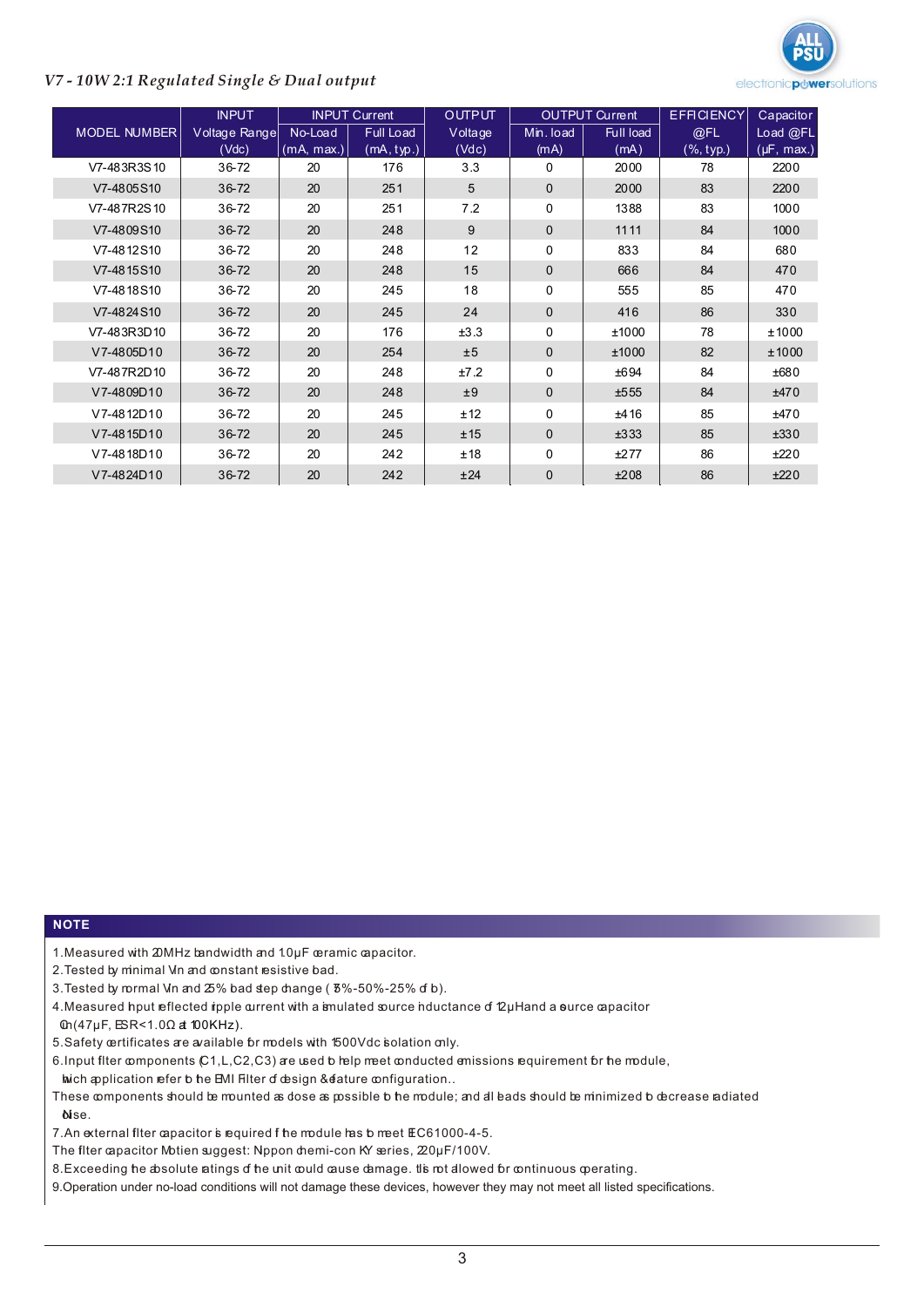

#### **TEST CONFIGURATIONS**

#### **Input Reflected Ripple Current Test Step**

 Input reflected ripple current is measured through a source inductor Lin(12µH) and a source capacitor  $\text{Cin}(47 \mu \text{F}, \text{ESR} < 1.0 \Omega \text{ at } 100 \text{KHz})$  at nominal input and full load.



#### **EMI Filter**

 Input filter components (C1,L,C2,C3) are used to help meet conducted emissions requirement for the module. These components should be mounted as close as possible to the module; and all leads should be minimized to decrease radiated noise.



|            | C <sub>1</sub> |      | C <sub>2</sub> | C <sub>3</sub>  |
|------------|----------------|------|----------------|-----------------|
| V7-12XXXXX | 330uF/100V     | 12uH | 100uF/100V     | 1808.1000pF/3KV |
| V7-24XXXXX | 330uF/100V     | 12uH | 100uF/100V     | 1808.1000pF/3KV |
| V7-48XXXXX | 330uF/100V     | 12uH | 100uF/100V     | 1808.1000pF/3KV |

#### **ELECTRICAL CHARACTERISTIC CURVES**







Use a capacitor Cout(1.0µF) measurement. The Scope measurement bandwidth is 0-20MHz.